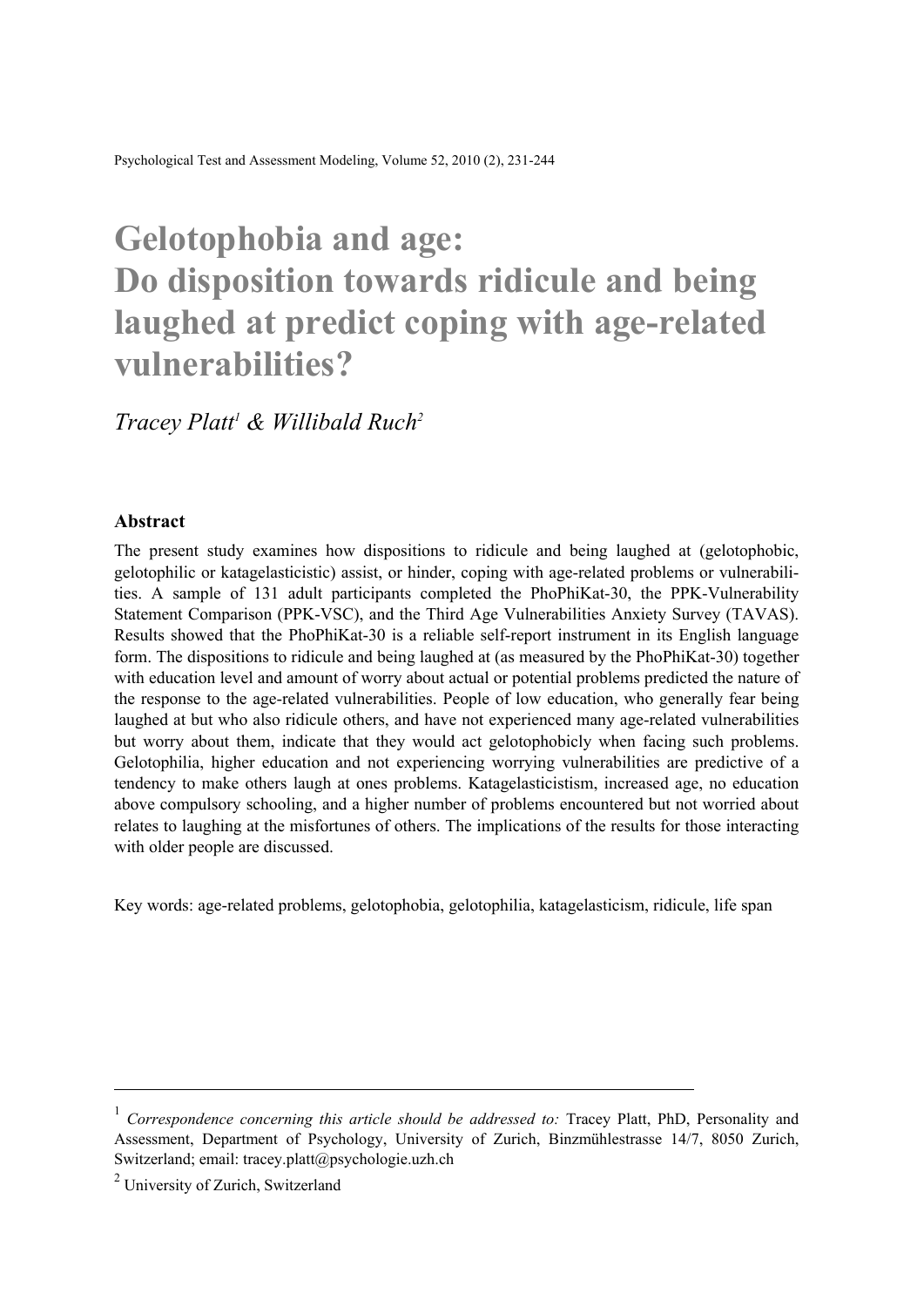# **Introduction**

Humor repeatedly is assigned a positive role in aging. Bowling and Dieppe (2005) asked people over 50 what elements constituted successful aging. Among the most popular definitions was "having a sense of humor." Based on elaborated longitudinal studies, Vaillant (2002) showed a positive relationship between humor and aging. He suggests that over time humor, being one of the more adaptive coping strategies, matures and as such "becomes a mechanism for healthy aging" (p. 62). Furthermore, he stated that humor "transforms pain into the ridiculous" (p. 63). Martin (2007) concluded that older people having "a greater breadth of life experience may enable them to have a generally more humorous outlook on life and an increased ability to use humor in coping with life stress" (pp. 267).

Nevertheless, it is important to take into account the multidimensionality of humor, as not all humor is the same (Ruch, 1996). Besides the positive, good-natured humor, which assists successful interactions in daily life (Nezlek  $&$  Derks, 2001) and helps coping with personal limitations, there are less positive types of humor, such as sarcasm, mockery, disparagement and ridicule. No one enjoys being on the receiving end of negative humor, but individual differences can be observed in the amount of dislike from the slight emotional discomfort of being the butt of a joke to having a pathological fear, namely, gelotophobia.

# **Gelotophobia and age**

Gelotophobia is a comparatively new field in the literature. Therefore very little has been written about age-related changes. It has been proposed that gelotophobia emerges early in life and several stages have been postulated. According to Titze (2009) the nature of the early infant-caretaker relation lays the foundation for the later induction of the fear that may take place in childhood and adolescence (e.g., by traumatizing experiences of being laughed at by peers) or also later in adulthood (e.g., by bullying at the work place).

If, however, ridicule and bullying are the catalysts to the onset of the fear of being laughed at, could the downturn in ones abilities (both physical and mental), which are prone to be ridiculed from those more able, induce a surge of late onset gelotophobia? While no systematic study of age changes involving the elderly has been conducted, the existing data do not point to a decline (or increase) of gelotophobia with increasing age. Thus, it is expected that in a sample of elderly people gelotophobic tendencies will be found. In other words, they will hide embarrassing events from others in order not to be laughed at by them.

# **Age specific vulnerabilities**

Proyer, Hempelmann and Ruch (2009) asked participants about the reasons they were laughed at during the past year. They found that embarrassing situations and doing some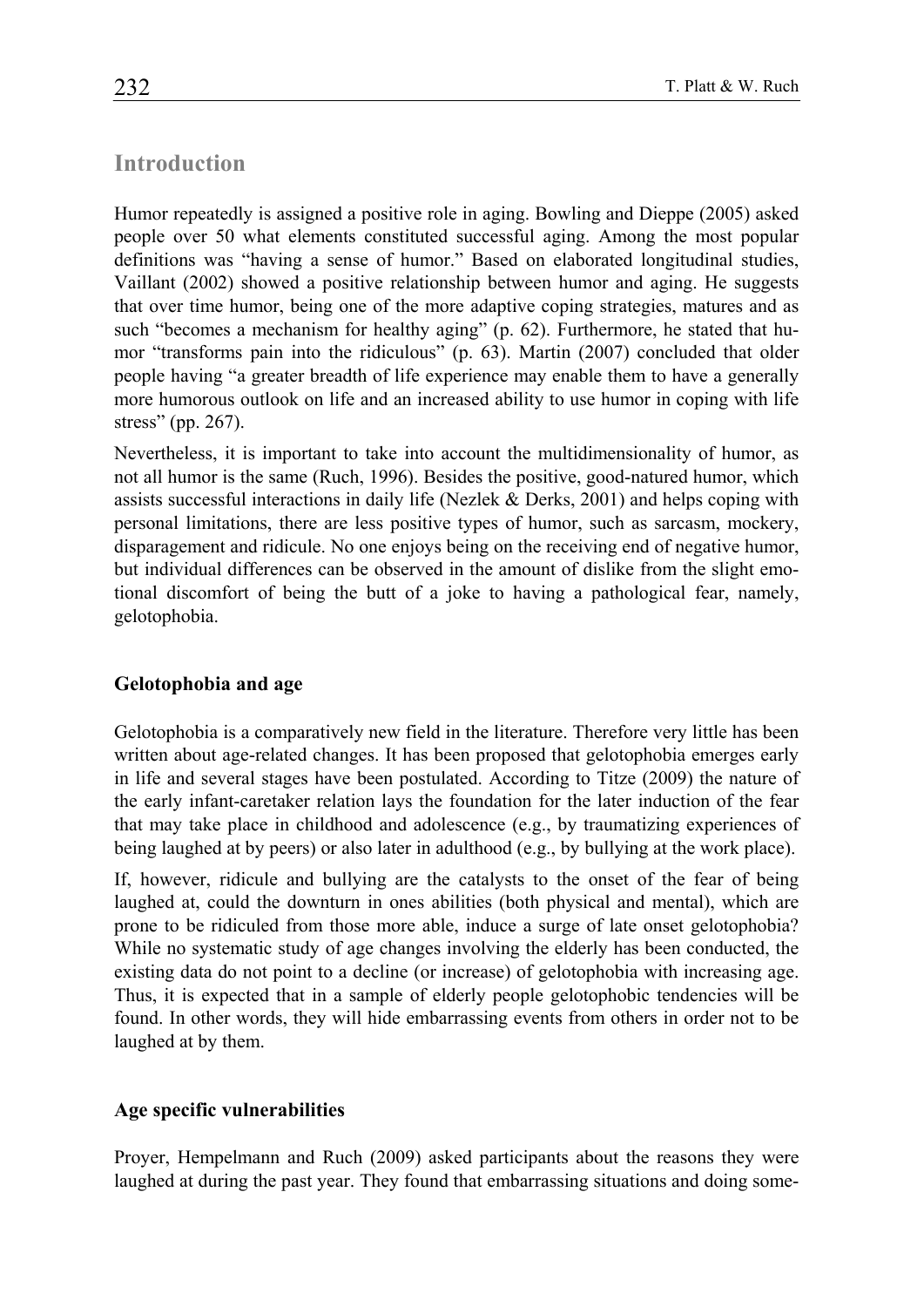thing awkward or clumsy came out most frequent in a list of 102 derisible situations. Yet, although these things can refer to the infirm, this compilation was not age specific. No classification of age specific situations conducive to ridicule exists – neither for younger nor older people. However, age-related decline will not only lead to additional reasons for being ridiculed but also to other, more severe, consequences. Therefore looking at such age-related classifications may be instructive.

Draper (1994) identified fourteen problems that are connected to attempted suicide among the elderly. These fourteen problems are classified as vulnerabilities of old age and relate to: illness, isolation, depression, decline in physical health, grief, relationships, accommodation, financial, psychiatric, lack of control, social support, medication, sensory impairment and family conflicts. This classification of problem areas will serve as a basis for building a more comprehensive list of problematic life circumstances of older people that, by nature, might also be conducive to ridicule. Designing an instrument that incorporated these age specific vulnerabilities may enable older people to relate to areas of potential ridicule and this should be even more sensitive for those with the fear of being laughed at. However, gelotophobia is not the only disposition to being laughed at and ridicule and other dimensions should also be considered.

# **Gelotophilia and age**

Gelotophiles experience joy from being laughed at (Ruch & Proyer, 2009a). They actively see an audience and have an inclination to use personal situations that could be embarrassing to elicit laughter of others. They will candidly recall misfortunes and mishaps and situations in which they behaved in a stupid way. Proyer, Hempelmann and Ruch (2009) found that there is a relation between gelotophilia and age-related reasons for being laughed at. The example they gave was that gelotophiles show "behavior that is interpreted as improper for one's age by others" (p. 225).

Having this ability may mean that they do not take life so seriously, that they can breeze through troubles and deflect the impact of shame, thus not be affected negatively by such situations. The question then is, will this help in later life, when vulnerabilities do occur? Can older gelotophiles cope better and not be concerned about the decline since they will have more things to use as 'props' for their funny personal stories?

## **Katagelasticism and age**

Katagelasticists actively seek out situations to ridicule. They enjoy moments when they can laugh at others. They take advantage of situations, speaking out, even inappropriately and drawing attention to others whom they feel are acting in a ridiculous way, going beyond what would be considered acceptable norms for such behavior (Ruch & Proyer, 2009a). Katagelasticism is an unrefined humor disposition and may lead the katagelasticist into conflicts. Ruch and Proyer (2009a, p. 189) describe them as being as "somewhat antisocial" with a "rude component".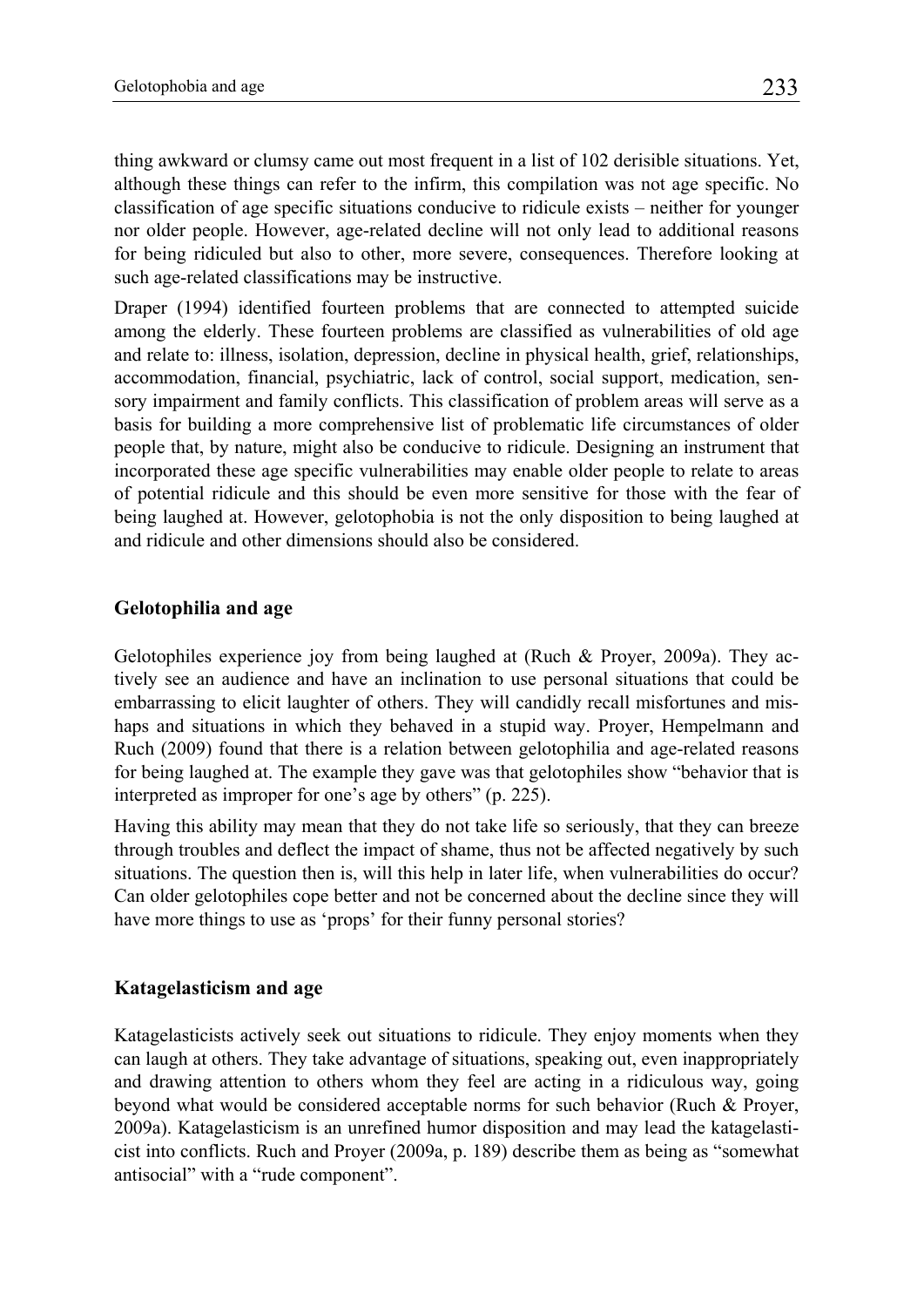Previous studies (Proyer, Hempelmann & Ruch, 2009; Proyer & Ruch, 2010, this issue; Renner & Heydasch, 2010, this issue; Ruch, Beermann & Proyer, 2009; Ruch & Proyer, 2009a) indicated a gender difference, with katagelasticism being higher among males than females. Katagelasticism correlates negatively with age, making it pertinent to this study.

Vaillant (2002) points out that humor matures. Thus over time, katagelasticists may learn better ways to interact. It could also be that when they are facing their own personal problems they become more sensitive, and so learn not to ridicule or mock others as they develop empathy for those who have similar problems. Therefore a decline should be expected with old age.

#### **Aim of the present study**

Using the fourteen age-related vulnerabilities specific to the elderly sample, the aim of the study is to see whether or not gelotophobia, gelotophilia and katagelasticism predict how people deal with these potential sources of ridicule. The fourteen specifically representative domains will be recognized by older people, if not by experiencing them personally, then by witnessing them among their peers.

In order to assure that the problems are prevalent, the age of the participants should be 60 and older. However, a few younger participants will assure variability in the degree to which they are affected by the vulnerabilities. Ideally, 50 % of the sample should encounter the problems. This will allow examining whether people affected by a problem respond differently from those not confronted with that vulnerability.

 Not everyone who encounters a problem will worry about it. This might be particularly true for the gelotophiles, who want to share these mishaps with others. Conversely, gelotophobes might be the people who worry about a problem that they see in others, or know about, without actually experiencing it themselves. Thus, elderly people can be asked if they fear or laugh at something that they never actually experienced but do worry about. It will be interesting to see what is more important for gelotophobes, gelotophiles and katagelasticists: the actual presence (vs. absence) of a problem, or the perceived threat; i.e., whether or not people worry about it. Furthermore, the level of education is expected to have a negative correlation with katagelasticism due to its unrefined nature.

Finally, and most importantly, a regression analysis will determine the weight of different sets of predictors of typical response of older people to such vulnerabilities. It is assumed that the general dispositions to ridicule and being laughed at (as measures by the PhoPhiKat-30) extend to how one copes with age-related vulnerabilities and are the best predictors. It is also expected, however, that life circumstances (whether one has already encountered such problems or not, and whether they lead to worry or not) as well as the above-mentioned socio-demographic variables will improve the overall prediction.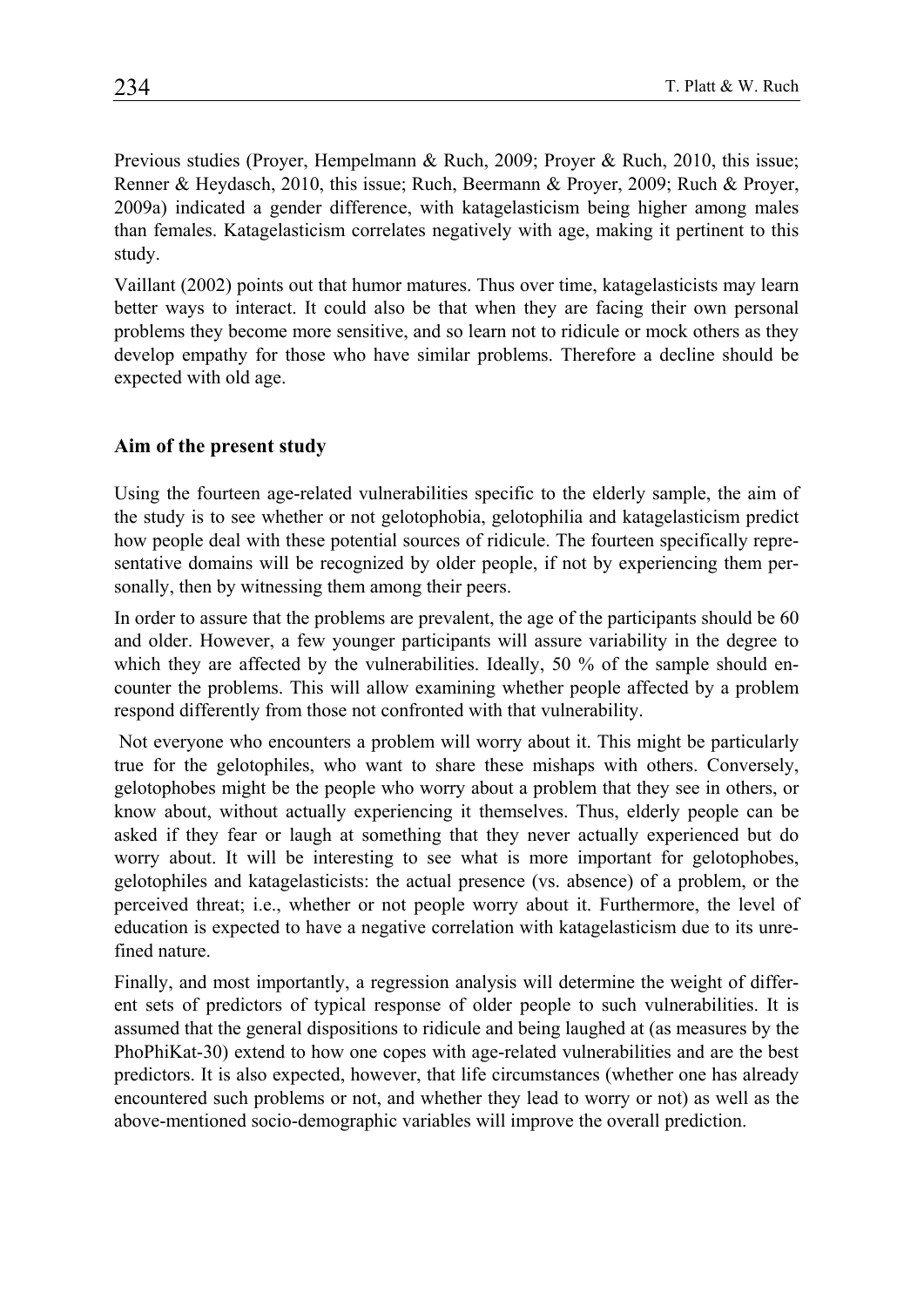## **Method**

#### **Participants**

The sample consisted of adult  $(N = 148)$  respondents. Participants provide basic demographic information, including nationality (74 % British, rest American, Australian, Canadian, Irish, New Zealand) and native language (all native English speaking), age (range 30-92 years,  $M = 64.3$ ,  $SD = 9.8$ ), gender (females 86 and 62 males), marital status (64 % of the participants were married) and education level (age of leaving education; starting with age 14; median of 16 years; 51 % holding at least a first degree). Some participants did not fill in all scales or were too young. So a final sample was derived consisting of 131 (57 % females, age:  $M = 64.47$ ;  $SD = 9.41$ ) for the analysis.

#### **Measures**

The *PhoPhiKat-30* (Ruch & Proyer, 2009a) is a 30 item questionnaire for the measurement of the degree of *gelotophobia* (sample item: "When they laugh in my presence I get suspicious"), *gelotophilia* ("I seek situations in everyday life, in which I can make other people laugh at me"), and *katagelasticism* ("I like to compromise other persons and enjoy when they get laughed at"). Each scale comprises 10 items in a four-point ratinganswer format  $(1 -$  "strongly disagree" to  $4 -$  "strongly agree"). All items are positively keyed. As this was the first application of the PhoPhiKat-30 in the English culture a psychometric analysis was undertaken first. The medians of the corrected item-total correlations (CITC) were .48, .58, and .54, and Cronbach`s Alpha were .78, .79, and .78, for the gelotophobia, gelotophilia, and katagelasticism scales, respectively. The means indicated that gelotophilia was most strongly present  $(M = 2.58; SD = 0.58)$  in the sample, followed by gelotophobia ( $M = 1.99$ ;  $SD = 0.52$ ) and katagelasticism ( $M = 1.88$ ; *SD* = 0.54). Gelotophobia and katagelasticism were uncorrelated (*r* = .09). Gelotophilia correlated negatively with gelotophobia (*r* = -.26) and positively with katagelasticism (*r*  = .38). About 20 % of the participants exceeded a mean score  $\geq$  2.5 in gelotophobia and, thus, could be classified with at least a slight fear of being laughed at (see Ruch  $\&$ Proyer, 2008).

The *PPK vulnerability statement comparison* (PPK-VSC; Platt, 2009) measures how strongly people are inclined to make gelotophobic, gelotophilic and katagelasticistic statements when given specific situations where age-related vulnerabilities might be the cause of laughter and ridicule. In order to ensure correct representation, the situations utilize fourteen known vulnerabilities for older individuals provided by Draper (1996). For example, the statement for the vulnerability *isolation* was "The weather has been particularly cold so you have not ventured outside. This means you have not seen or spoken to anyone for days. You are feeling really miserable and lonely". Three response statements are provided, each representing one of the prototypical laughter styles, namely the gelotophobic ("People would laugh at me for feeling miserable and lonely, so I prefer not to tell anyone"), gelotophilic ("I will enjoy telling someone how miserable and lonely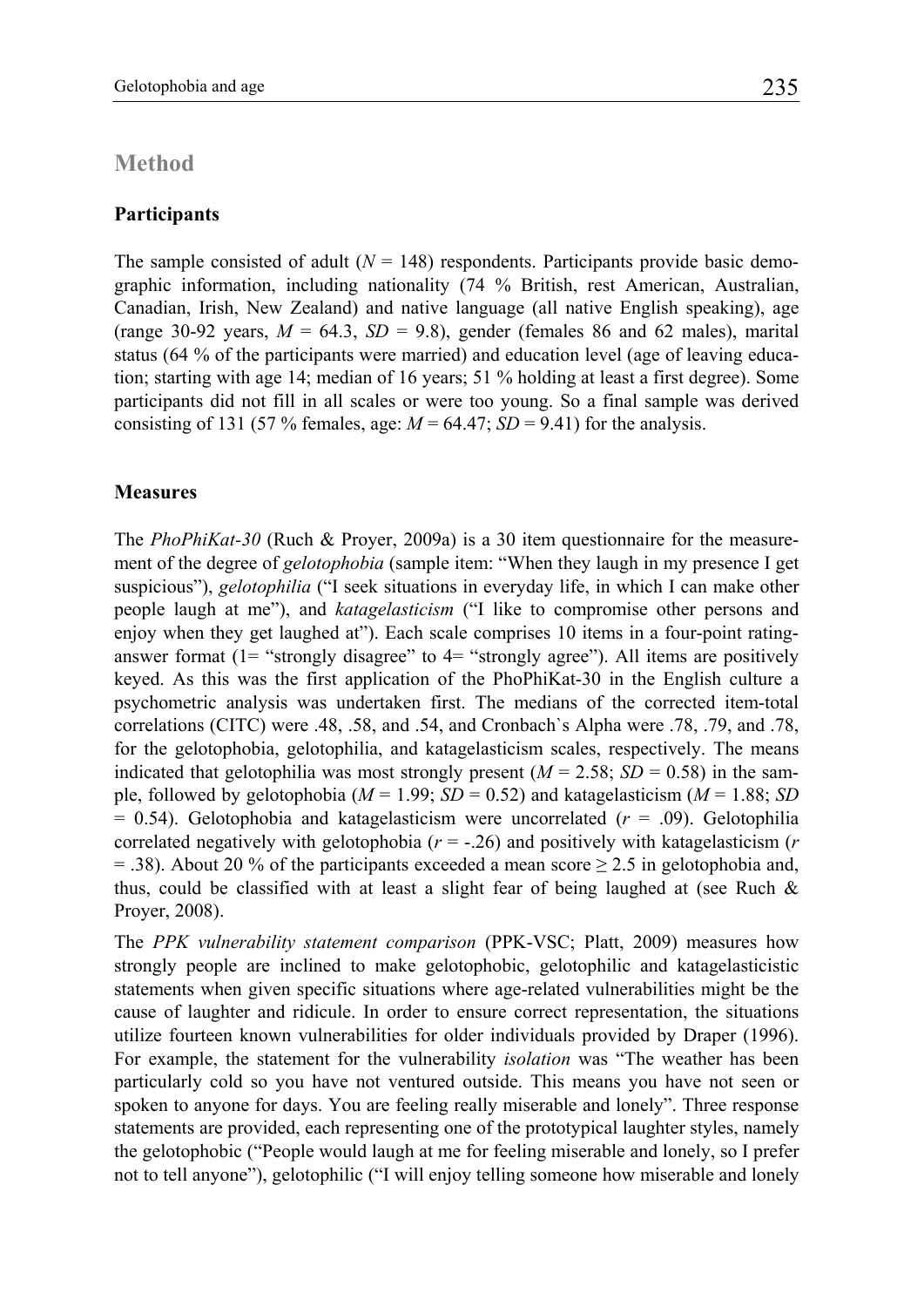I felt and make them laugh at my story") and katagelasticistic ("I would not get miserable or lonely. I would laugh at people who feel that way just because they stayed at home"). Participants were asked to rate how close their own answer would be compared to each of the three statements on a 6-point rating scale  $(0 = not at all; 5 = very like my answer)$ . The position of the three answers was counter balanced. The answer scores were averaged across the fourteen situations to give a total score for each of the three laughter related-habits. The scales had acceptable reliability (Pho: .84, Phi: .86, and Kat: .74) and also the median of the corrected item-total correlations was acceptable (Pho: .45; Phi: .52; Kat: .38). Gelotophilic answers were most strongly present  $(M = 3.35; SD = 0.73)$ , followed by gelotophobic ( $M = 1.96$ ;  $SD = 0.67$ ) and katagelasticistic answers ( $M =$ 1.47;  $SD = 0.43$ ). Katagelasticistic answers were correlated with both gelotophobic ( $r =$ .26) and gelotophilic  $(r = .21)$  answers, but the latter two were uncorrelated.

The *Third Age Vulnerabilities Anxiety Survey* (TAVAS; Platt, 2009) assesses the stance of individuals towards age-related vulnerabilities. It surveys each of fourteen vulnerabilities that participants have: not experienced and not worried about (=A1), experienced but not worried about  $(=A2)$ , not experienced but worry about  $(=A3)$  and experienced and worry about (=A4). The vulnerabilities used were: illness, isolation, depression, decline in physical health, grief, relationships, accommodation, financial, psychiatric, lack of control, social support, medication, sensory impairment and family conflicts (for an overview see Draper, 1996). Frequencies for each of the four answer categories were derived as well as the total score for "experienced" and for "worried".

#### **Procedure**

Each respondent completed online self-report measures on a data collection website between May and July 2009. Participation was elicited by placing advertisements on forums specifically targeted to the over 60's. Letters with the advertisement were sent to residential homes and retirement communities across the United Kingdom. As well as this, every participant was asked to forward the questionnaire website URL to people they knew who met the criteria in order to obtain a 'snowball' effect. Each question was set in a forced answer option on the website, meaning participants could not skip a question and move on to the next without first answering. They could, however, log out and complete the process at a later time. Multiple questionnaires could not be answered from one computer as once the survey was completed any further access was disabled. Though Internet-based data collection is controversially discussed from a scientific point of view (e.g., because of the danger of sampling biases) there is evidence that it is comparable to traditional methods of data collection (e.g., Gosling, Vazire, Srivasta, & John, 2004). Feedback from the study was sent to all participants willing to leave an optional contact address.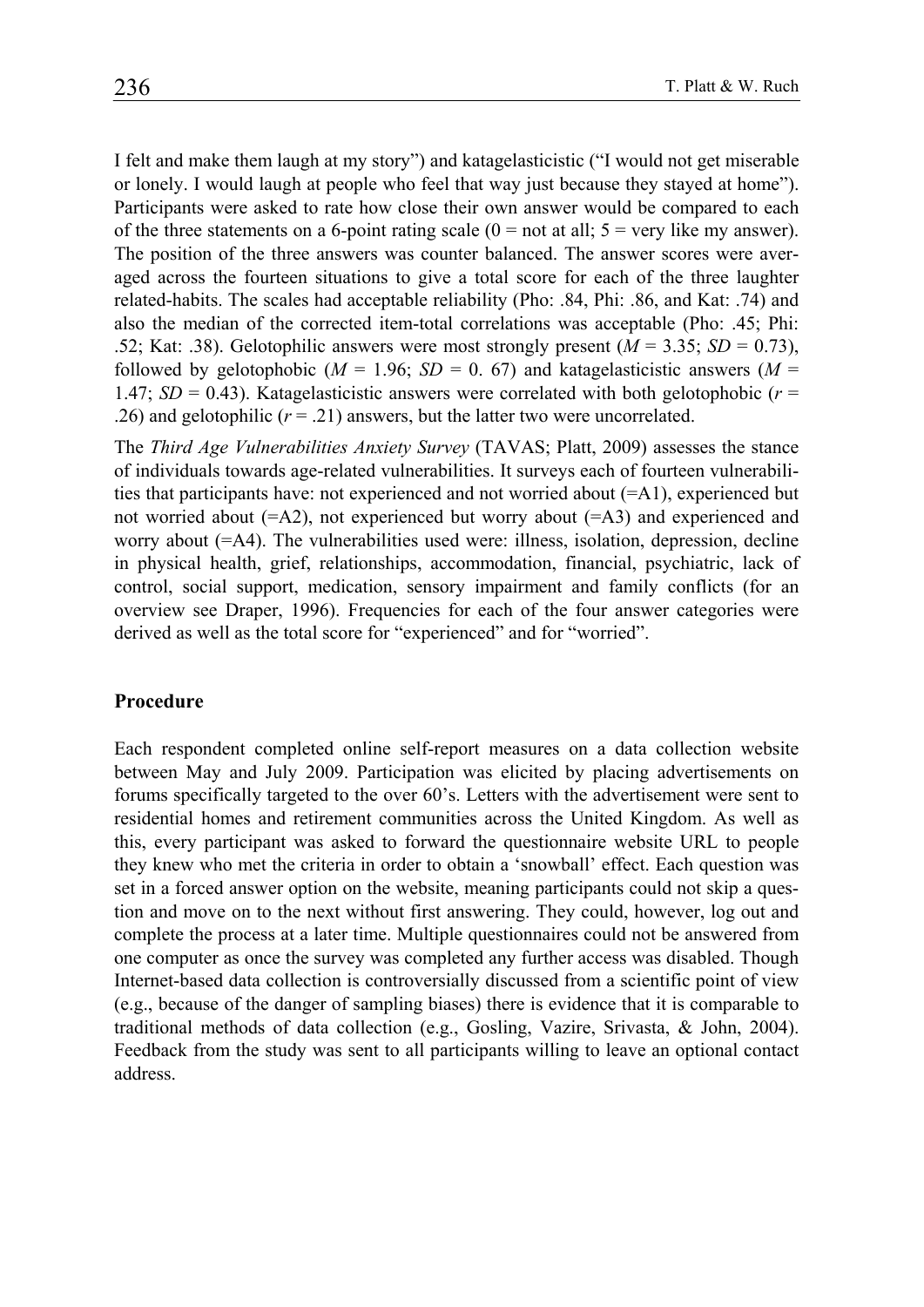# **Results**

For both PhoPhiKat and PPK-VSC the correlations between these six scores and the socio-demographic data (age, gender, education level, relationship status, etc.) were computed and presented in Table 1.

| Table 1:                                                                                      |  |  |  |  |
|-----------------------------------------------------------------------------------------------|--|--|--|--|
| Descriptive statistics, psychometric results, and correlations with sociodemographic data for |  |  |  |  |
| the scales of the PhoPhiKat-30 and PPK-VSC                                                    |  |  |  |  |

|           | <b>Sex</b> | Age    | Relation | Year in Ed Further Ed |         | Degree |
|-----------|------------|--------|----------|-----------------------|---------|--------|
| PhoPhiKat |            |        |          |                       |         |        |
| Pho       | $-.10$     | .04    | $-.15$   | $-.12$                | $-.09$  | $-.14$ |
| Phi       | $-.09$     | .09    | .15      | $-.07$                | .08     | $-.06$ |
| Kat       | $-.34*$    | .11    | .14      | $-19*$                | .01     | $-.06$ |
| PPK-VSC   |            |        |          |                       |         |        |
| Pho       | $-.15$     | .15    | $-.02$   | $-.28*$               | $-.15$  | $-.08$ |
| Phi       | .01        | .04    | .11      | .13                   | .10     | .17    |
| Kat       | $-.09$     | $.32*$ | .15      | $-.22*$               | $-.23*$ | $-.09$ |

*Note*.  $N=130-131$ ;  $Age = correlation with age$ ,  $Sex = correlation with gender$  (1 = males, 2 females), *Relation* = correlation with relationship status ( $1 = \text{single}$ ;  $2 = \text{in}$  a relationship); Year in Ed = Years in education; Further Ed = Further education (1 = no; 2 = yes); Degree (1 = no; 2 = yes).  $*_{p}$  < .05.

Table 1 shows that the analysis of the sociodemographic variables yielded several expected findings. Katagelasticism in the PhoPhiKat-30 (but not the PPK-VSC) was higher in males than females. Age did not have an impact on the PhoPhiKat-30 scales (due to the restricted age range leaving out the high scoring adolescents) but the probability of katagelasticistic answers in the vulnerability-related situations increased with age. The years of education correlated negatively with frequency of gelotophobic answers in the PPK-VSC and also negatively with katagelasticism in both instruments. Lacking further education went along with laughing at others who were embarrassed due to the agerelated vulnerabilities. The correlations with relationship status or obtaining a degree failed to be significant.

*Occurrence and subjective evaluation of the vulnerabilities and their relationship with laughter related habits.* The four response options to the fourteen vulnerabilities in the *Third Age Vulnerabilities Anxiety Survey* (TAVAS) were examined next. Their relative frequency was computed. Overall, the most frequent option chosen was that people did experience it but did not worry about it (35.5 %) followed by not having experienced and not worry (33.3 %). Worries in general were less frequent. In 21.6 % of the cases someone experienced a problem and worried and in 9.7 % people worried about something that is yet to come. The relative frequencies of the four answers are presented in Table 2.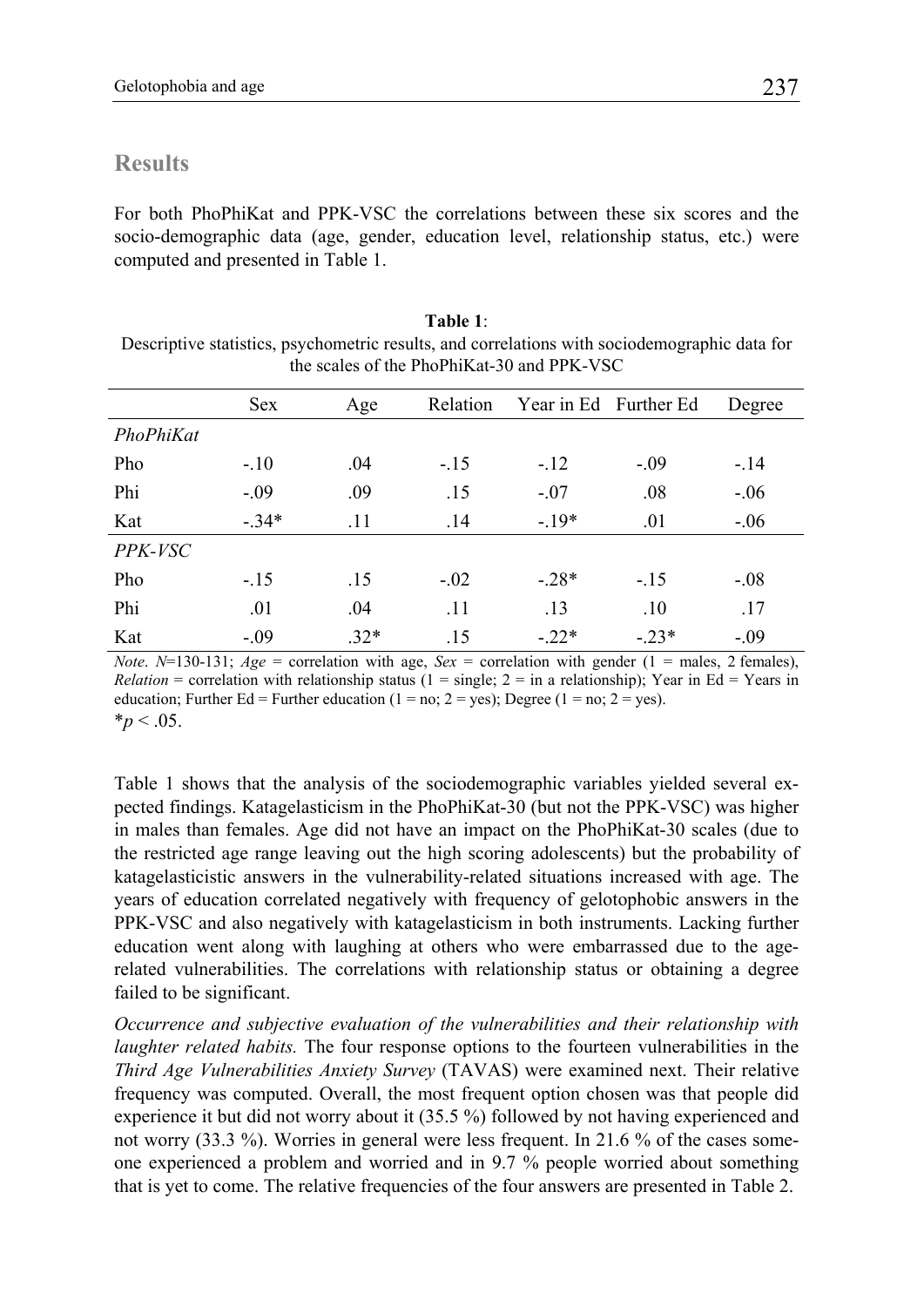|                            |      | noi in'y won't avout n' |                |      |
|----------------------------|------|-------------------------|----------------|------|
| Type of vulnerability      | A1   | A2                      | A <sub>3</sub> | A4   |
| Illness                    | 7.6  | 51.1                    | 9.2            | 32.1 |
| Isolation                  | 38.2 | 38.2                    | 8.4            | 15.3 |
| Depression                 | 41.2 | 29.8                    | 6.1            | 22.9 |
| Decline in physical health | 16.8 | 35.1                    | 19.1           | 29.0 |
| Grief                      | 6.1  | 55.7                    | 6.1            | 32.1 |
| Relationships              | 12.2 | 54.2                    | 5.3            | 28.2 |
| Accommodation              | 51.1 | 28.2                    | 7.6            | 13.0 |
| Financial                  | 29.8 | 32.8                    | 4.6            | 32.8 |
| Psychiatric                | 70.2 | 12.2                    | 8.4            | 9.2  |
| Lack of control            | 50.4 | 22.1                    | 14.5           | 13.0 |
| Social support             | 55.0 | 25.2                    | 11.5           | 8.4  |
| Medication                 | 24.4 | 55.7                    | 3.1            | 16.8 |
| Sensory impairment         | 39.7 | 23.7                    | 22.1           | 14.5 |
| Family conflicts           | 22.9 | 32.8                    | 9.2            | 35.1 |

**Table 2:** 

Percentage of individuals having or not having experienced the vulnerabilities and whether or not they worry about it

*Note*.  $N = 131$ . A1 = I have never experienced and I do not worry about it,  $A2 = I$  have experienced but I never worry about it; A3 = I have never experienced but I do worry about it; A4 = I have experienced and I do worry about it.

Table 2 shows that sensory impairment (22.1 %) and decline in physical health (19.1 %) were the problems that have not been experienced yet but that people worry about the most. Family conflicts (35.1 %), financial problems (32.8 %) were the vulnerabilities that participants worried about and experienced most frequently. Grief and medication (both 55.7 %) were most frequently experienced and not worried about. Psychiatric problems (70.2 %) and lacking social support (55.0 %) were most prevalent in the category of not experienced and not causing worries.

The total vulnerabilities scores were correlated with the total scores of the PhoPhiKat-30 and PPK-VSC and are presented in Table 3.

Table 3 shows that gelotophobia correlated positively with worrying about the vulnerabilities irrespective of whether one did experience it or not, and negatively with the number of vulnerabilities where people are not worrying (whether or not they experienced them). In fact, the total number of vulnerabilities one worries about increased with the fear of being laughed at, and the total number of problems experienced was uncorrelated with gelotophobia. Gelotophilia only correlated with the number of problems experienced and not worried about. Gelotophiles did report more problems that were not worrisome. Katagelasticism did not correspond with anything.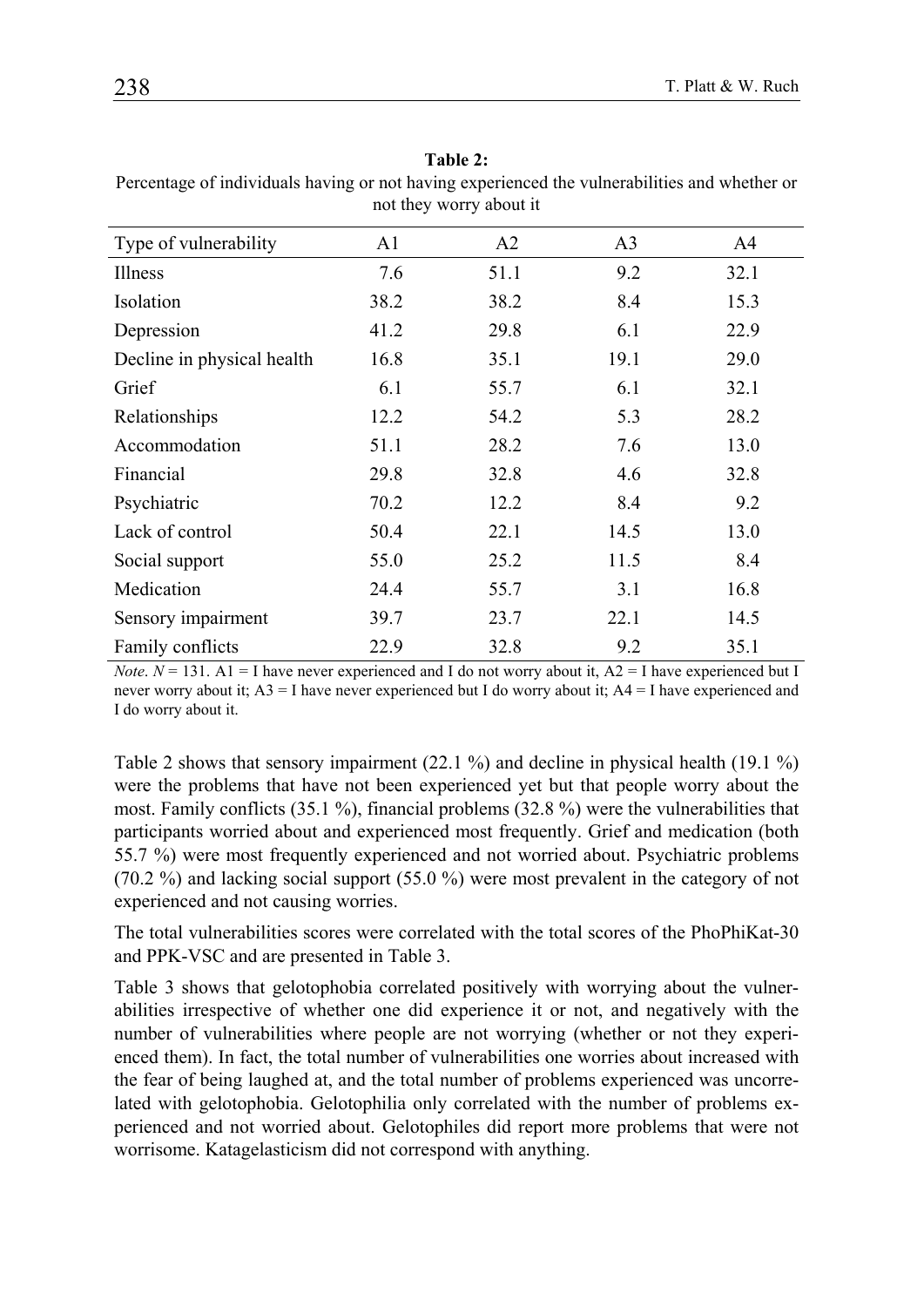|                  | PhoPhiKat-30 |        |        | PPK-VSC |        |         |
|------------------|--------------|--------|--------|---------|--------|---------|
| Type of Response | Pho          | Phi    | Kat    | Pho     | Phi    | Kat     |
| A1               | $-25*$       | $-.02$ | .06    | $-.05$  | $-.06$ | .17     |
| A <sub>2</sub>   | $-.16$       | $.20*$ | $-.06$ | $-14$   | $-.02$ | .12     |
| A <sub>3</sub>   | $21*$        | $-.11$ | $-.01$ | $.22*$  | .11    | $-.12$  |
| A <sub>4</sub>   | $.26*$       | $-.10$ | $-.02$ | .04     | .01    | $-.21*$ |
| Sum Worry        | $33*$        | $-14$  | $-.01$ | .15     | .07    | $-.23*$ |
| Sum Experience   | .12          | .09    | $-.07$ | $-.08$  | $-.01$ | $-.10$  |

**Table 3**: Intercorrelations between the scales of the PhoPhiKat-30 and the three responses to the situations and the responses to the vulnerabilities

*Note*.  $N = 131$ . A1 = I have never experienced and I do not worry about it,  $A2 = I$  have experienced but I never worry about it; A3 = I have never experienced but I do worry about it; A4 = I have experienced and I do worry about it. Sum Worry =  $A3+A4$ ; Sum Experience =  $A2+A4$ .  $*_{p}$  < .05.

More importantly, the amount of experience with vulnerabilities and their worry potential predicts the type of responses in the PPK-VSC. Worrying a lot about age-related vulnerabilities that one had *not* experienced predicted avoiding talking about the events to avoid being laughed at. Gelotophobes worry about what they have not experienced yet. Finally, having experienced vulnerabilities that make one worry also went along with a low level of laughing at others who experience such problems. Conversely, katagelasticistic answers emerge more often when one has encountered few such situations that made one worry (but this relationship failed to be significant).

*Predicting gelotophobic, gelotophilic and katagelasticistic answers*. The intercorrelation among the three PhoPhiKat-30 scales and the responses in the situations (i.e., the PPK-VSC) were computed next. Most importantly, there was the expected positive correlation between the homologous scales. High scores in gelotophobia correlated positively with giving answers that reflect a fear of being laughed at when in situations representing vulnerabilities  $(r = .45)$ . Likewise, gelotophilia predicted answers involving others laughing at one-self in challenging situations  $(r = .46)$ . Finally, katagelasticists indicated that that they would laugh at people who were in situations when they have to deal with that problem  $(r = .36)$ .

In order to understand the determinants of the three types of responses to the situations (PPK-VSC) stepwise multiple regression analyses were computed with the three Pho-PhiKat-scales, the four vulnerability total scores (A1 to A4) and the sociodemographic variables (gender, age, years in education, further education, academic degree) as predictors. Four variables entered the equation (Pho:  $\beta = .32$ ; Kat:  $\beta = .24$ ; Years in education:  $\beta$  = -.24; Total events not experienced but causing worry:  $\beta$  = .19) and produced a multiple regression cofficient of .59;  $F(4, 125) = 16.348$ ,  $p < .05$ . Three variables together predicted gelotophilic answers (Phi:  $\beta$  = .49; academic degree:  $\beta$  = .19; Total events not experienced but worry:  $\beta = 0.16$  and together produced a multiple regression of .52; *F*(3,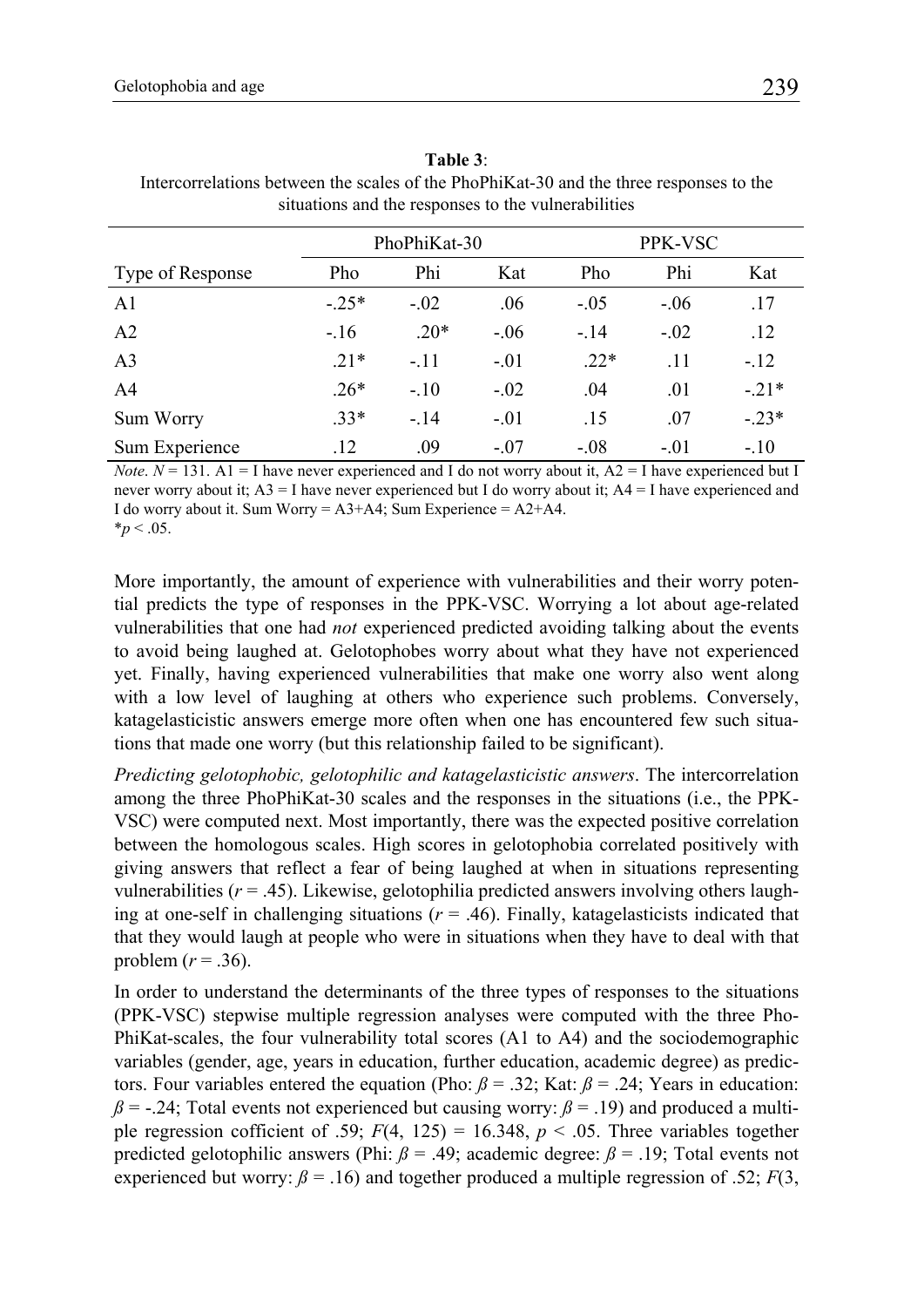$127$ ) = 15.974,  $p < .05$ . Finally, four variables entered the equation for katagelasticistic answers (Kat:  $\beta$  = .35; Age:  $\beta$  = .24; Total events experienced but not worry:  $\beta$  = .17; further education:  $\beta = -17$ ) and yielded a multiple regression of .51;  $F(4, 126) = 11.261$ ,  $p < .05$ .

# **Discussion**

The present study examined how older people react to being laughed at when faced with potential ridicule due to age-related vulnerabilities and the main predictors of those problems. Although the vulnerabilities could be experienced by anyone at any age, they are predominantly problems that occur with advanced age. This decline in quality of life is inevitable and cannot be avoided, and so will resonate more with an aging population.

 First and foremost it can be said that in the regression analyses the homologous scales were always the most powerful predictors and entered the equation first (i.e., gelotophilia in the PhoPhiKat was the best predictor of gelotophile responses in the PPK-VSC). This confirms that the general laughter-related habits also predict the more specific inclination to make gelotophobic, gelotophilic and katagelasticistic statements when in situations where age-related vulnerabilities might be the cause of laughter and ridicule. In other words, the stance of individuals towards ridicule and mockery will extend to how they deal with problems arising when they get old.

However, other factors need to be considered to fully understand the emergence of gelotophobic, gelotophilic and katagelasticistic statements among the elderly. In fact there is a complex interplay between the general tendencies, age, education, and the actual experience of and worry about age-related vulnerabilities. In detail, preferring not to tell anyone because of the anticipated ridicule when facing age-related vulnerabilities is typical for gelotophobes that are also katagelasticists, and who also have a lower education and have not really experienced such vulnerabilities but still worry about them. A high score in katagelasticism should lead to the belief that one will get laughed at when encountering problems (since one would laugh at others). Since lower education is a predictor of katagelasticism, one might speculate that the fear of laughter might stem from one's peers. The fear of events to come that one has not yet experienced adds to the problem; perhaps as one has seen problems in others or worries about them in general. These factors together explain almost 36 % of the variance.

Gelotophilic answers seem to involve a different and partly opposite dynamic. For example, individuals who enjoy telling someone how miserable and lonely they feel and make them laugh at their story were more educated (e.g., held an academic degree) on top of being a gelotophile. They also had a higher number of vulnerabilities they not experienced but worried about. This is striking as both gelotophobic and gelotophilic answers are predicted by education and the worry about problems not yet experienced. Not surprisingly it is reversed for the education marker. Higher education is conducive to eliciting laughter from others by telling others about ones mishaps while lower education goes along with preferring not to tell anyone in order to avoid ridicule. However, both share more events they have not yet experienced but worry about. It seems that worrying about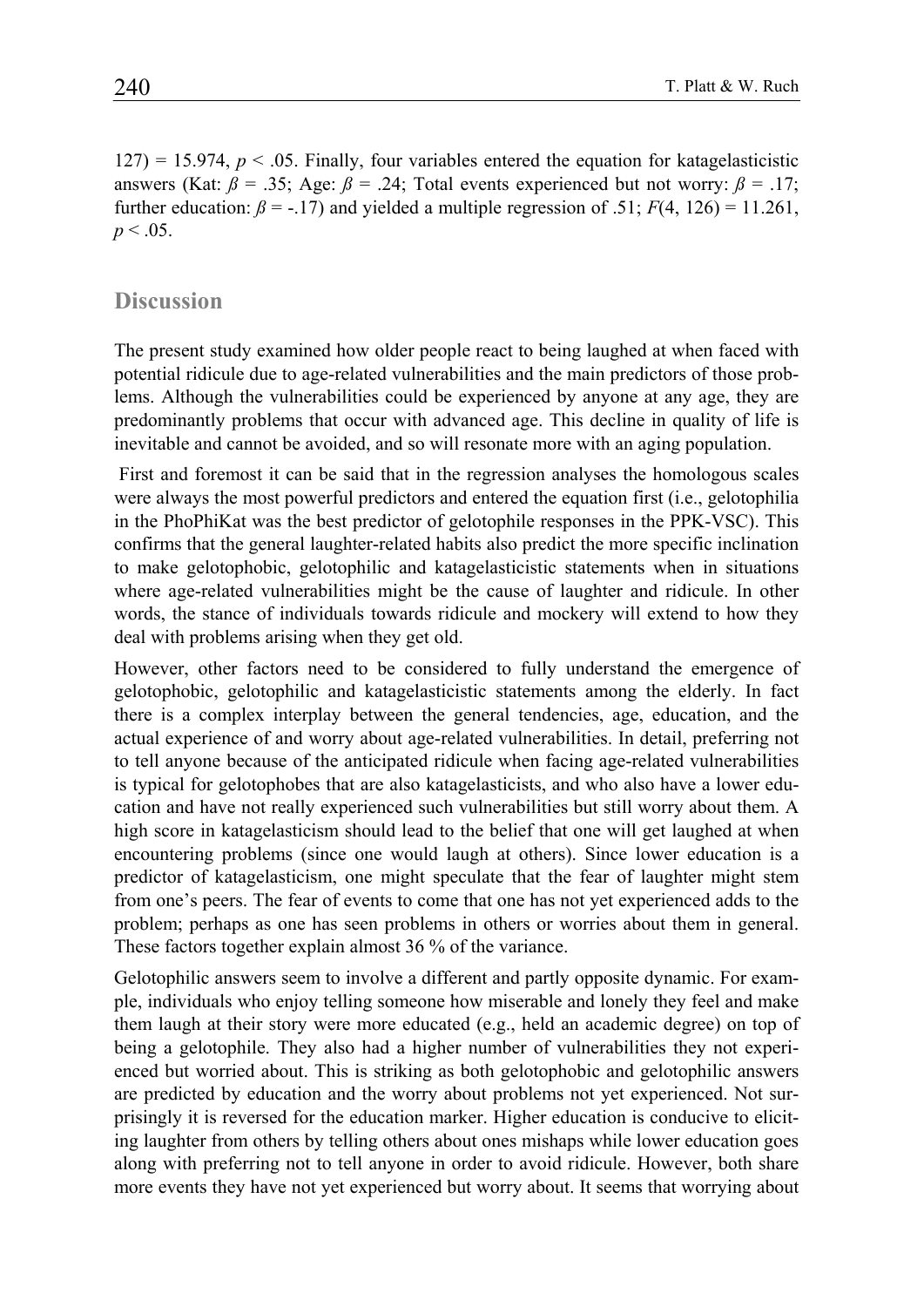things with which one does not have first hand experiences induces both dispositions making them appear as coping strategies. One might also argue that while this factor looks the same for both, it might have different qualities. At face value the more educated gelotophiles might anticipate such events while the gelotophobes actually worry more about them. This is only a speculation, however, and cannot be substantiated now, as the distinction between anticipated and worried about was not made in the present study. Together these variables do explain 27 % of the variance suggesting that other, as yet unknown, factors need to be taken into account as well.

Katagelasticistic answers were rare but people confessing that they would laugh at people who experience vulnerabilities were older katagelasticists (of both sexes) of no further education than compulsory schooling who had already encountered more such vulnerabilities but did not worry about them. Typically, katagelasticism is high in younger males and decreases with age. They are high on Eysenck's Psychoticism dimension (Proyer & Ruch, 2010, this issue) that depicts under-socialized people who disregard danger and do not change behavior even when experiencing punishment. In the present case, having experienced vulnerabilities does not go along with worrying, despite advanced age. The same factors may interfere with schooling, and the present study showed that a shorter education is known to go along with a more generalized katagelasticistic tendency. It seems that not being aware of the worrying impact of vulnerable situations facilitates endorsing statements that reflect laughing at others. Unawareness of the potential distress of being ridiculed over such embarrassing situations allows one to be katagelasticistic. These four predictors do explain 27 % of the variance. Perhaps Psychoticism or other related personality factors would add to the total prediction.

The situations incorporated in the age-related vulnerabilities (i.e., PPK-VSC) were modeled to the three types of intended answers. While, like in the PhoPhiKat-30, gelotophilic tendencies were most prevalent and gelotophobic answers were more frequent than katagelasticistic answers, the mean for the latter was particularly low. It seems that either people do not laugh directly at *specific* problems of others (although they do so in general as the PhoPhiKat-30 shows), or they are less willing to convey this information. Another explanation might be that it is easy to endorse those tendencies in the more unspecific items of the PhoPhiKat-30. Nevertheless, the results mean that in these situations older people were inclined to say something that would make people laugh at their vulnerabilities. To a lesser extent, they preferred not to tell others of the things happening to them to avoid people laughing at them. Laughing at others who are affected by those age-related vulnerabilities appeared to be very heartless and indeed had a disproportionately low mean. Whether or not these represent true tendencies still remains an open issue.

While the correlations among the corresponding concepts were convincing, there are two untested implications in the findings. First, there is the time sequence. Criterion and predictor were assessed at the same time. So it cannot be said that the laughter habits already existed before the age-related vulnerabilities appeared. A longitudinal study would be needed to disentangle these two factors. Nevertheless, it has been shown that there is at least a short term stability: the 6 month test-retest correlations of the scales were .70 to .76 for the short version and .75 to .80 for the standard PhoPhiKat scale.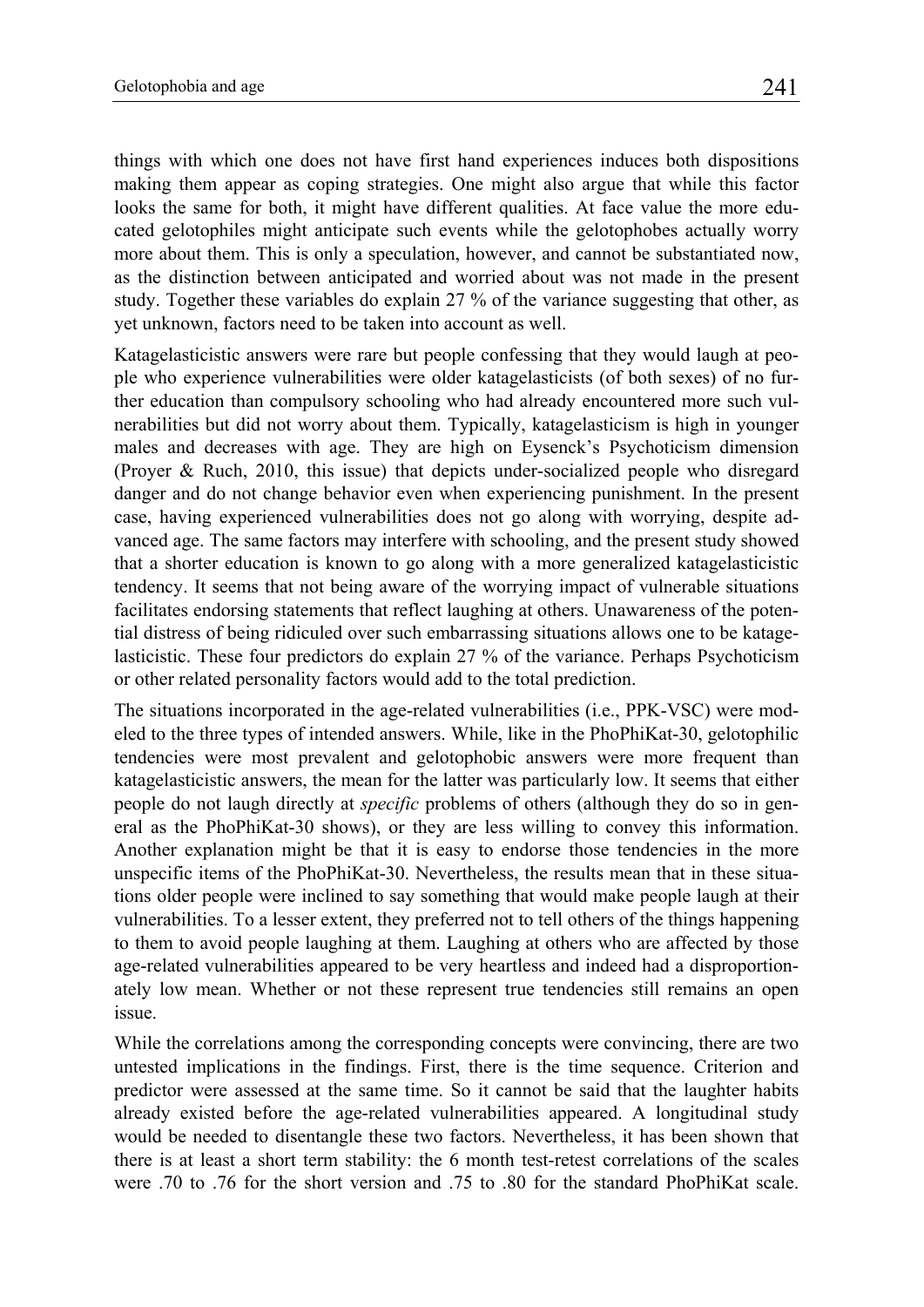Secondly, the mean level of the scales stays relatively stable during later adulthood (Ruch & Proyer, 2009a). While this is not a substitute for a longitudinal study, it makes it more likely that lifelong acquired habits relating to ridicule will also determine how one will deal with the emerging shortcomings due to general decline. The other assumption is that the verbal responses reflect behavior. While it cannot be ruled out that the verbal responses are affected by social desirable responding, there is ample evidence that the scores predicted actual behavior (e.g., Ruch, Altfreder, & Proyer, 2009).

The PhoPhiKat-30 was used to assess gelotophobia, gelotophilia and katagelasticism among English speaking adults for the first time. A psychometric analysis yielded reliability estimates (Cronbach alpha, corrected item total correlations) that are comparable to the ones reported for the German assessments. Furthermore, the intercorrelation among the three concepts, the rank order of the means, and also most socio-demographic correlates were comparable. Therefore the use of the scale in further studies with English speaking populations can be recommended. The situations that were designed to incorporate age-related vulnerabilities and the dispositions to ridicule and being laughed at (i.e., the PPK-VSC) did yield approval (with the possible exception of katagelasticism) in the sense that people did select them. As a measure of how individuals relate to laughter and ridicule, the PhoPhiKat-30 correlates with the specific answers in the situations and the correlations between the PhoPhiKat-30 and PPK-VSC were sufficiently high, supporting the assumption that the situations evoked answers that are valid.

There are limitations to this study, of course. A longitudinal study would allow that any changes are highlighted as they occur and the types of problems and advantages the different laughing at dispositions bring about. The other limitation is that the situations may have elicited social desirability. Laughing at others is not seen as something people would want to admit to do, even if they did do so. However, social desirability also shows that having the ability to use embarrassing situations for the pleasure of others is something that is seen as an advantage and a skill people wish to be seen as having. Future studies may benefit from having peer reports to corroborate the participant's information.

The results of this research have practical implications. As people get older they increasingly rely on help from others. Often, those who work as care givers learn of the benefits of laughter for well-being. However, it is important to remember that not everyone will perceive laughter as positive. For example, just because a person is laughing about an embarrassing incident, it does not mean that it should be treated as being more trivial. More than likely the event will still be a worry for the older person. Therefore, such incidents should still be treated with the appropriate gravitas. Others will protect themselves from embarrassment and fear of ridicule by isolating themselves when age-related decline occurs. For them, if the caregiver adopted a more serious demeanor it would elicit less fear and create an opportunity for them to develop a better relationship. If the caregiver adopted a more serious demeanor it would elicit less fear and create an opportunity for them to develop a better relationship.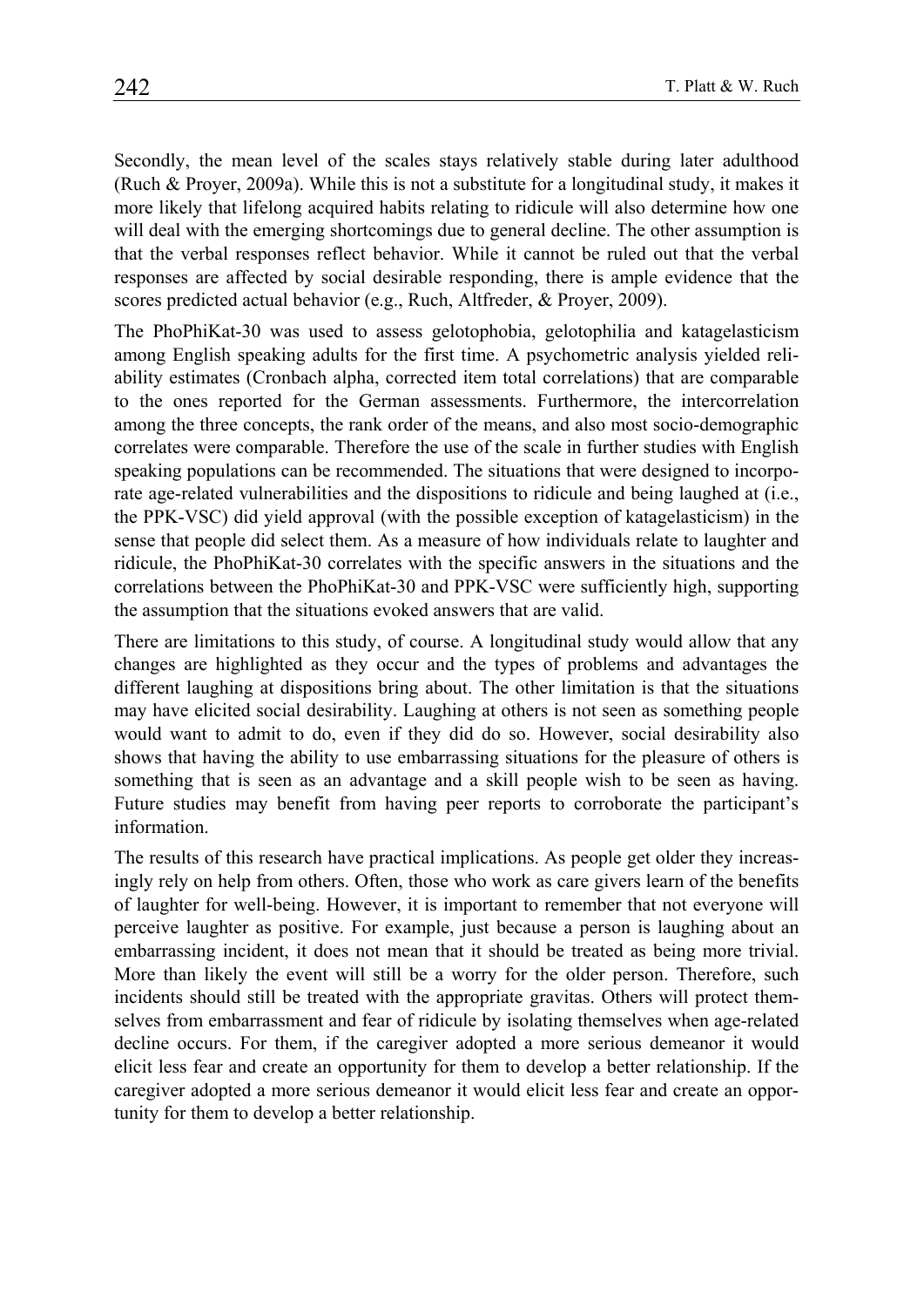## **References**

- Bowling, A., & Dieppe, P. (2005). What is successful ageing and who should define it? *British Medical Journal, 331*, 1548-1551.
- Draper, B. (1994). The elderly admitted to a general hospital psychiatry ward. *Australian and New Zealand Psychiatry, 28*, 288-297.
- Draper, B. (1996). Attempted suicide in old age. *International Journal of Geriatric Psychiatry, 11,* 577-587.
- Gosling, S. D., Vazire, S., Srivastava, S., & John, O. P. (2004). Should we trust Web-based studies? A comparative analysis of six preconceptions about Internet questionnaires. *American Psychologist, 59*, 93-104.
- Martin, R. A. (2007). *The psychology of humor: An integrative approach.* Burlington, MA: Elsevier Academic Press.
- Nezlek, J.B., & Derks, P. (2001). Use of humor as a coping mechanism, psychological adjustment and social interaction. *Humor: International Journal of Humor Research, 14,*  395-413.
- Platt, T. (2009). *PPK vulnerability statement comparison (PPK-VSC) and Third Age Vulnerabilities Anxiety Survey (TAVAS).* Unpublished instruments. Department of Psychology, University of Zurich, Zurich, Switzerland.
- Proyer, R. T., & Ruch, W. (2010). Enjoying and fearing laughter: Personality characteristics of gelotophobes, gelotophiles, and katagelasticists. *Psychological Test and Assessment Modeling, 52*, 148-160.
- Proyer, R. T., Hempelmann, C. F., & Ruch, W. (2009). Were they really laughed at? That much? Gelotophobes and their history of perceived derisibility. *Humor: International Journal of Humor Research, 22,* 213-231.
- Renner, K.-H., & Heydasch, T. (2010). Performing humor: On the relations between selfpresentation styles, gelotophobia, gelotophilia, and katagelasticism. *Psychological Test and Assessment Modeling, 52*, 171-190.
- Ruch, W. (1996). Measurement approaches to the sense of humor: Introduction and overview. *Humor: International Journal of Humor Research, 9,* 239-250*.*
- Ruch, W., Altfreder, O., & Proyer, R. T. (2009). How do gelotophobes interpret laughter in ambiguous situations? An experimental validation of the concept. *Humor: International Journal of Humor Research, 22,* 62-89.
- Ruch, W., Beermann, U., & Proyer, R. T. (2009). Investigating the humor of gelotophobes: Does feeling ridiculous equal humorless? *Humor: International Journal of Humor Research, 22*, 111-143.
- Ruch, W., & Proyer, R. T. (2008). Who is gelotophobic? Assessment criteria for the fear of being laughed at. *Swiss Journal of Psychology, 67,* 19-27.
- Ruch, W., & Proyer, R. T. (2009a). Extending the study of gelotophobia: On gelotophiles and katagelasticists. *Humor: International Journal of Humor Research, 22,* 165-182.